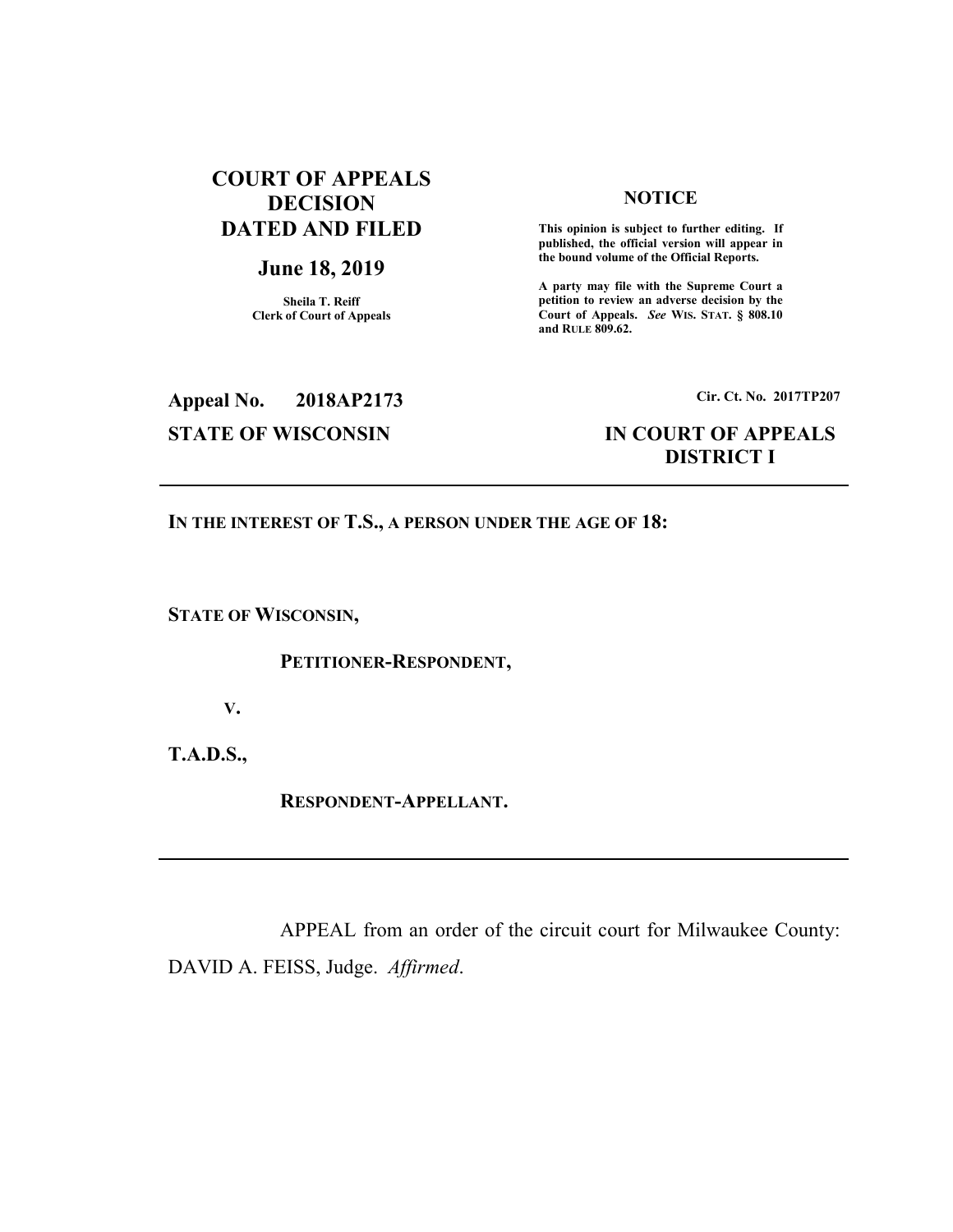¶1 KESSLER, J.<sup>1</sup> T.A.D.S. appeals the order terminating his parental rights to his daughter, T.S. T.A.D.S. argues that his no contest plea was not knowing, intelligent, and voluntary. We affirm.

## **BACKGROUND**

¶2 On September 13, 2017, the State filed a petition to terminate T.A.D.S.'s parental rights to his daughter. The petition alleged abandonment and failure to assume parental responsibility.

¶3 At the final pretrial hearing, T.A.D.S., through counsel, informed the circuit court that he would plead no contest to the abandonment ground. The court then engaged in a lengthy colloquy with T.A.D.S. to assess the voluntariness of his plea, his understanding the rights he was giving up, and to explain the termination procedure moving forward. The court also explained the level of proof required to establish unfitness if T.A.D.S. had chosen to have a trial:

> And do you understand that the—at the grounds phase, the burden of proof would be on the State and that would be to show by clear, convincing, and satisfactory evidence that you had not had contact with [T.S.] for a six month period of time. Do you understand that?

T.A.D.S. responded in the affirmative.

 $\overline{a}$ 

¶4 The circuit court also explained the two phases of termination proceedings through the following exchange:

> [The Court]: And if I … make a finding that the State has shown by clear, convincing, and satisfactory evidence that you have abandoned [T.S.] and that you didn't have a

<sup>&</sup>lt;sup>1</sup> This appeal is decided by one judge pursuant to WIS. STAT. § 752.31(2) (2017-18). All references to the Wisconsin Statutes are to the 2017-18 version unless otherwise noted.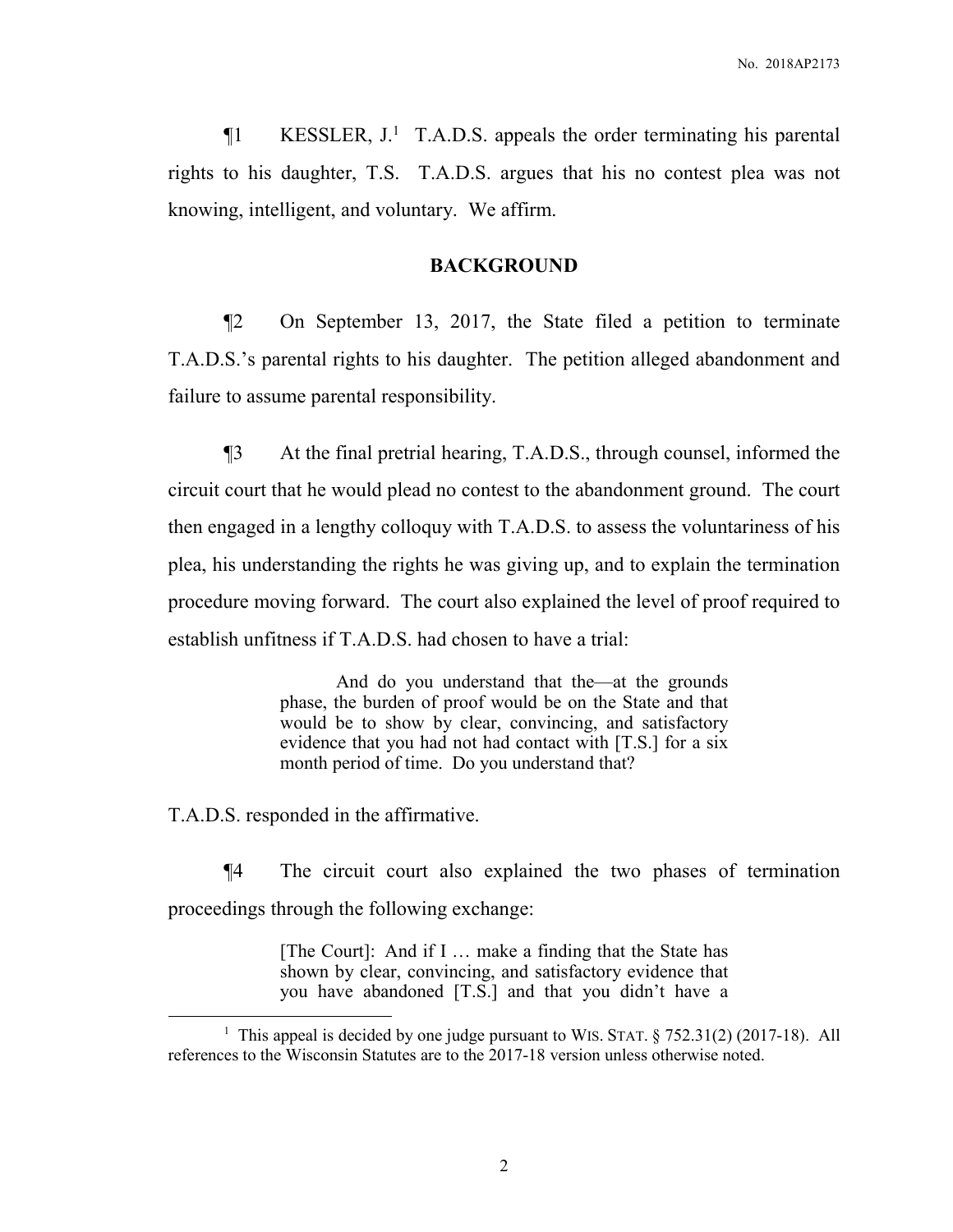contact with her for a six month period, do you understand that if I make that finding that I'll be required to make a finding that you're unfit as a parent. Do you understand that?

 $[T.A.D.S.]:$  Yes.

[The Court]: But you also understand that that won't end that case. There's a second part to that, which is the disposition phase. Do you understand that?

 $[T.A.D.S.]:$  Yes.

[The Court]: And at that disposition phase you'd have a completely separate trial right, but that would be a court trial only; do you understand that?

 $[T.A.D.S.]:$  Yes.

[The Court]: And I know that I told you at that first grounds phase the State would have the burden of proving that there's a basis for this ground by clear, convincing and satisfactory evidence. Have you and your lawyer gotten a chance to talk about—you know, there's actually like three different burdens in the law. In a criminal case, the State has the burden of proving things beyond a reasonable doubt. Do you understand that?

 $[T.A.D.S.]:$  Yes.

[The Court]: In this type of case, it's a slightly lower burden. It's clear, convincing, and satisfactory evidence. Do you understand that?

 $[T.A.D.S.]:$  Yes.

[The Court]: But there's an even lower burden. Like if you were charged with running a red light or some sort of traffic offense, there would be an even lower burden. That would be what we call the greater weight of the credible evidence. So do you understand that there's three burdens of proof in different cases?

 $[T.A.D.S.]:$  Yes.

[The Court]: And on the grounds phase, the State just has to meet that second level of burden of proof. Do you understand that?

 $[T.A.D.S.]:$  Yes.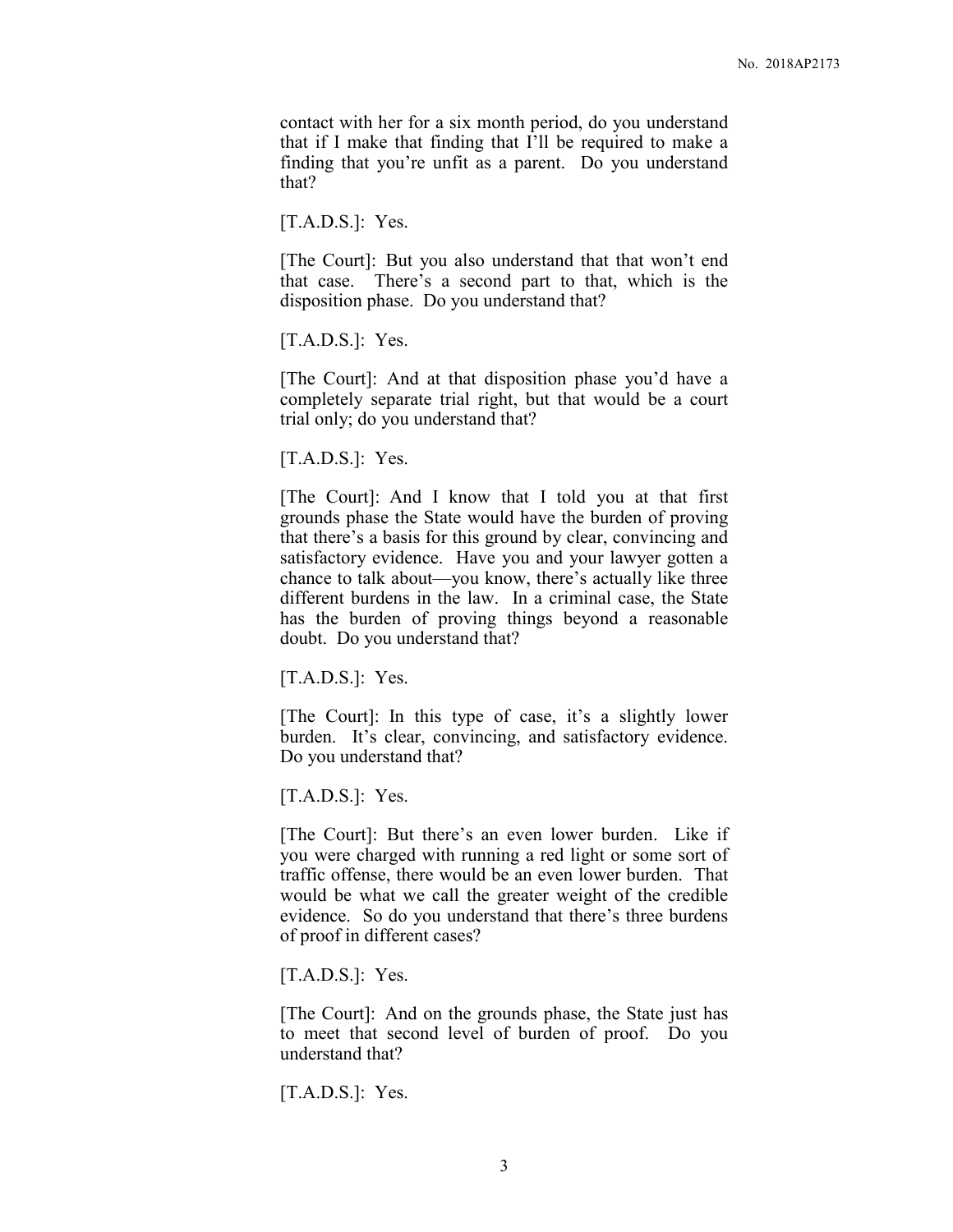[The Court]: And do you understand that at the disposition phase the Court would have to make a finding that the driving factor, the most important factor at the disposition phase, would be what's in [T.S.'s] best interest. Do you understand that?

 $[T.A.D.S.]:$  Yes.

….

[The Court]: And do you understand that at the disposition phase the State would still have that burden of proof of showing what's in [T.S.'s] best interest, but at the end of a trial and a disposition phase, I could decide to terminate your parental rights. Do you understand that?

 $[T.A.D.S.]:$  Yes.

¶5 The circuit court also explained that it had multiple disposition options depending on what it would consider to be in T.S.'s best interests, including terminating T.A.D.S.'s parental rights, dismissing the petition altogether, keeping T.S. in foster care, or entering a guardianship order. T.A.D.S. stated that he understood. The court then confirmed with T.A.D.S. that he conferred with counsel and understood the consequences and implications of his no contest plea. The court confirmed T.A.D.S.'s understanding with counsel and also asked: "And do you think [T.A.D.S.] understands the burden of proof that the State would have both at the grounds phase and the disposition phase?" Counsel responded in the affirmative.

¶6 Following the disposition hearing, the circuit court determined that terminating T.A.D.S.'s parental rights was in the best interest of his child.

¶7 T.A.D.S., by postdisposition counsel, filed a notice of appeal and a motion for remand, which this court granted. T.A.D.S. then filed a motion for postdisposition relief, asking the postdisposition court "for an evidentiary hearing and an order vacating the termination of his parental rights to his daughter, T.S.,

4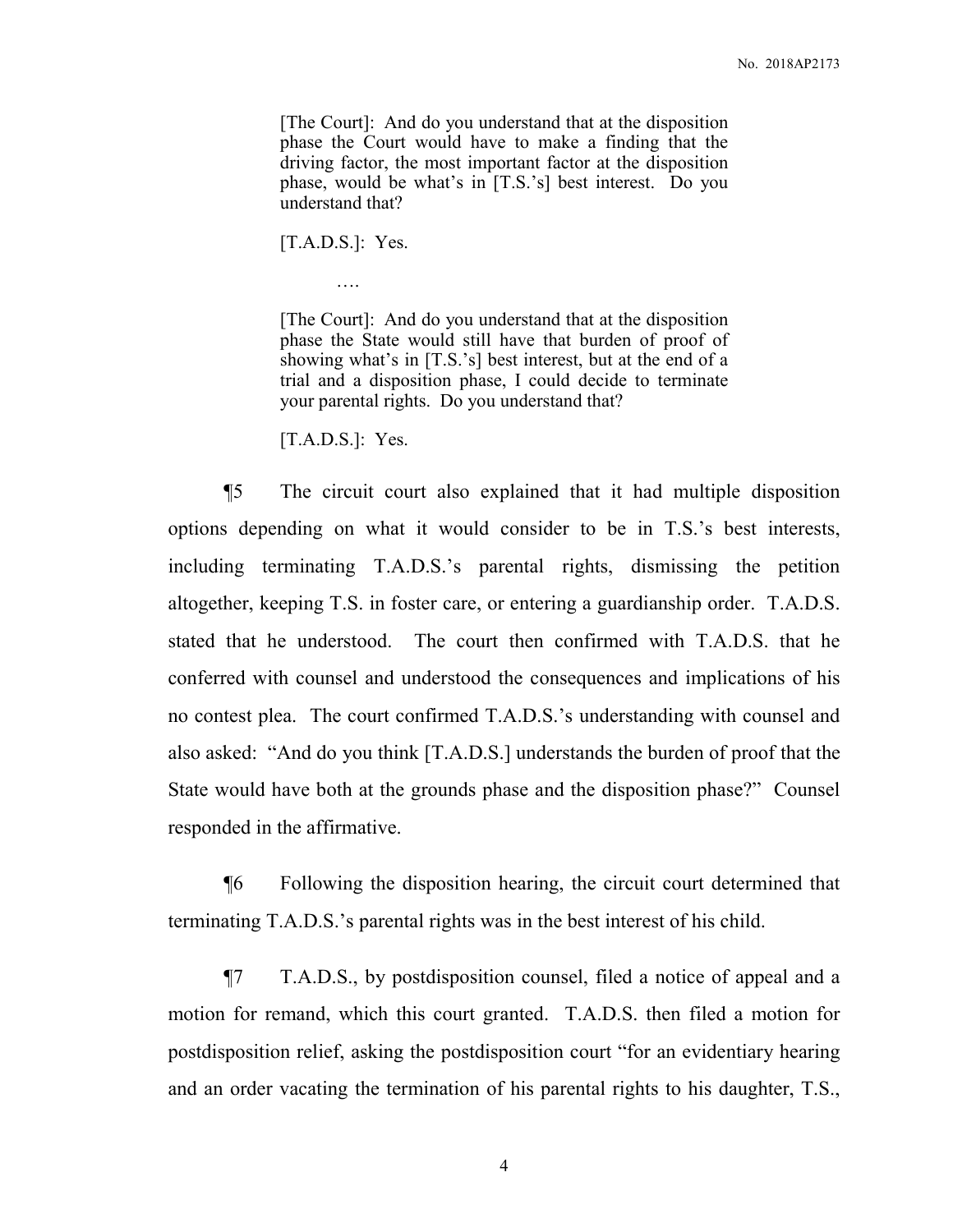and allowing him to withdraw his no-contest plea" on the grounds that his plea was not knowing, intelligent or voluntary because "the court failed to advise T.A.D.S. during the plea colloquy about the correct statutory standard for the disposition hearing and T.A.D.S. was otherwise unaware of this information." Specifically, T.A.D.S. argued that the circuit court erred in stating that "it could not terminate his parental rights at the disposition hearing unless the State proved by clear, convincing, and satisfactory evidence that termination was in T.S.'s best interest" because the standard at disposition "does not provide for any specific burden of proof for either party; rather, the disposition phase involves a discretionary determination by the [circuit] court based on what is in the child's best interest."

¶8 The postdisposition court denied T.A.D.S.'s motion without a hearing, finding that the circuit court complied with the mandatory duties of conducting plea colloquies, as set forth in WIS. STAT. § 48.422(7), and that the court did not misadvise T.A.D.S. The postdisposition court noted that the circuit court specifically informed T.A.D.S. that he maintained his right to contest the disposition and that its decision would be based on what it determined to be T.S.'s best interests. This appeal follows.

### **DISCUSSION**

¶9 On appeal, T.A.D.S. raises the same issues he raised in his postdisposition motion.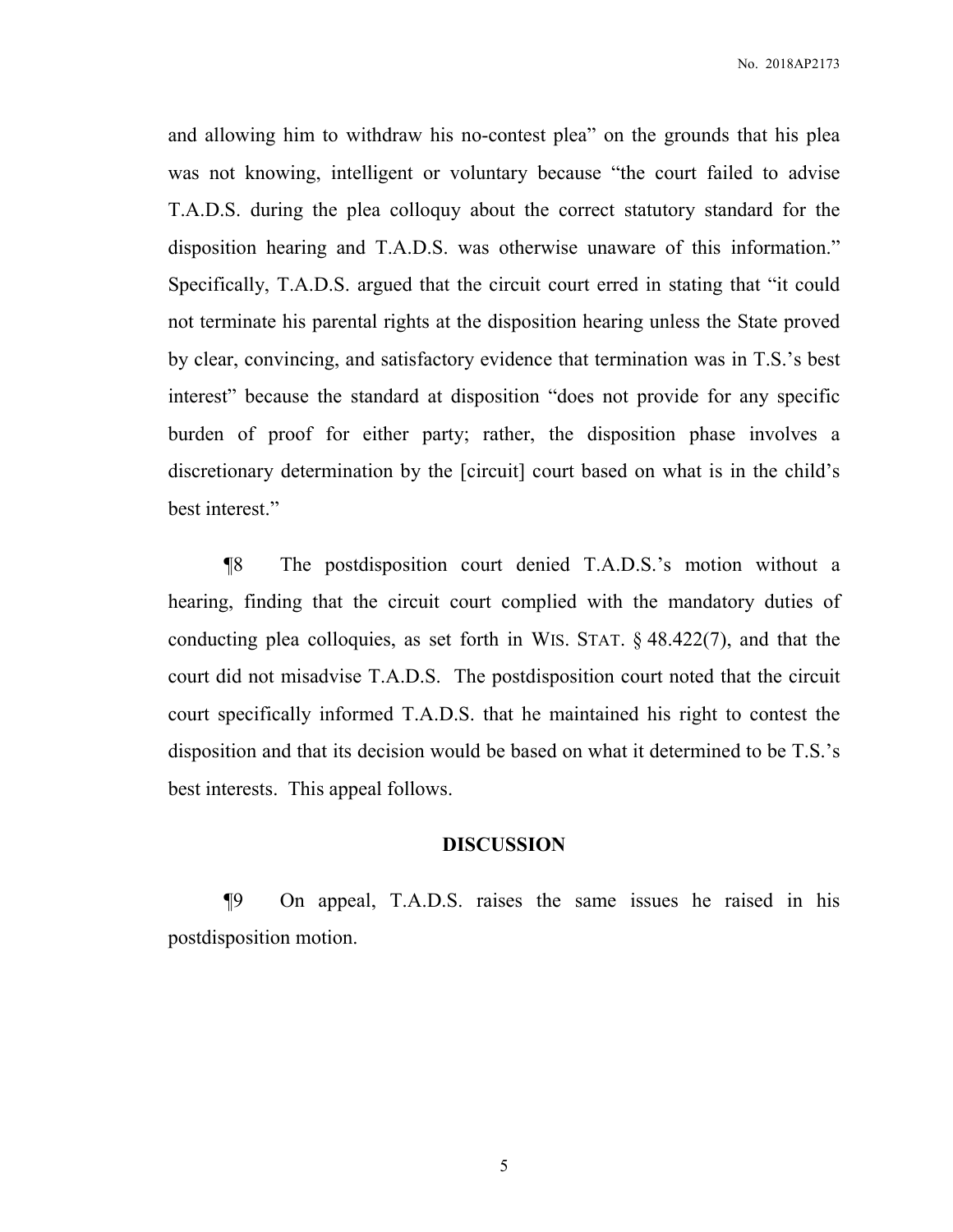¶10 When a parent alleges that a stipulation was not knowingly, intelligently, and voluntarily made, we apply the *Bangert* analysis.<sup>2</sup> *See Waukesha Cty. v. Steven H.*, 2000 WI 28, ¶42, 233 Wis. 2d 344, 607 N.W.2d 607. Under the *Bangert* analysis, the parent "must make a prima facie showing that the circuit court violated its mandatory duties and he [or she] must allege that in fact he [or she] did not know or understand the information that should have been provided at the ... hearing." *Steven H.*, 233 Wis. 2d 344, ¶42. "If [the parent] makes this prima facie showing, the burden shifts to the [State] to demonstrate by clear and convincing evidence that [the parent] knowingly, voluntarily and intelligently waived the right to contest the allegations in the petition." *Id.* If the parent fails to make a prima facie case, the circuit court may deny the motion without an evidentiary hearing. *See id.*, ¶43.

¶11 Whether a parent has presented a prima facie case by showing deficiencies in the colloquy and by alleging that the parent did not know or understand the information that should have been provided by the circuit court, is a question of law that we review *de novo*. *See Oneida Cty. DSS v. Therese S.*, 2008 WI App 159, ¶7, 314 Wis. 2d 493, 762 N.W.2d 122. In doing so, we look to the totality of the circumstances and the entire record to determine the sufficiency of the circuit court's colloquy. *See Steven H.*, 233 Wis. 2d 344, ¶42.

¶12 We conclude that T.A.D.S. has not made a prime facie showing that his plea was not knowing, voluntary and intelligent. The crux of his argument is that the circuit court made erroneous comments about the burden of proof at disposition and failed to establish that T.A.D.S. properly understood "the standard

 $\overline{a}$ 

<sup>2</sup> *See State v. Bangert*, 131 Wis. 2d 246, 389 N.W.2d 12 (1986).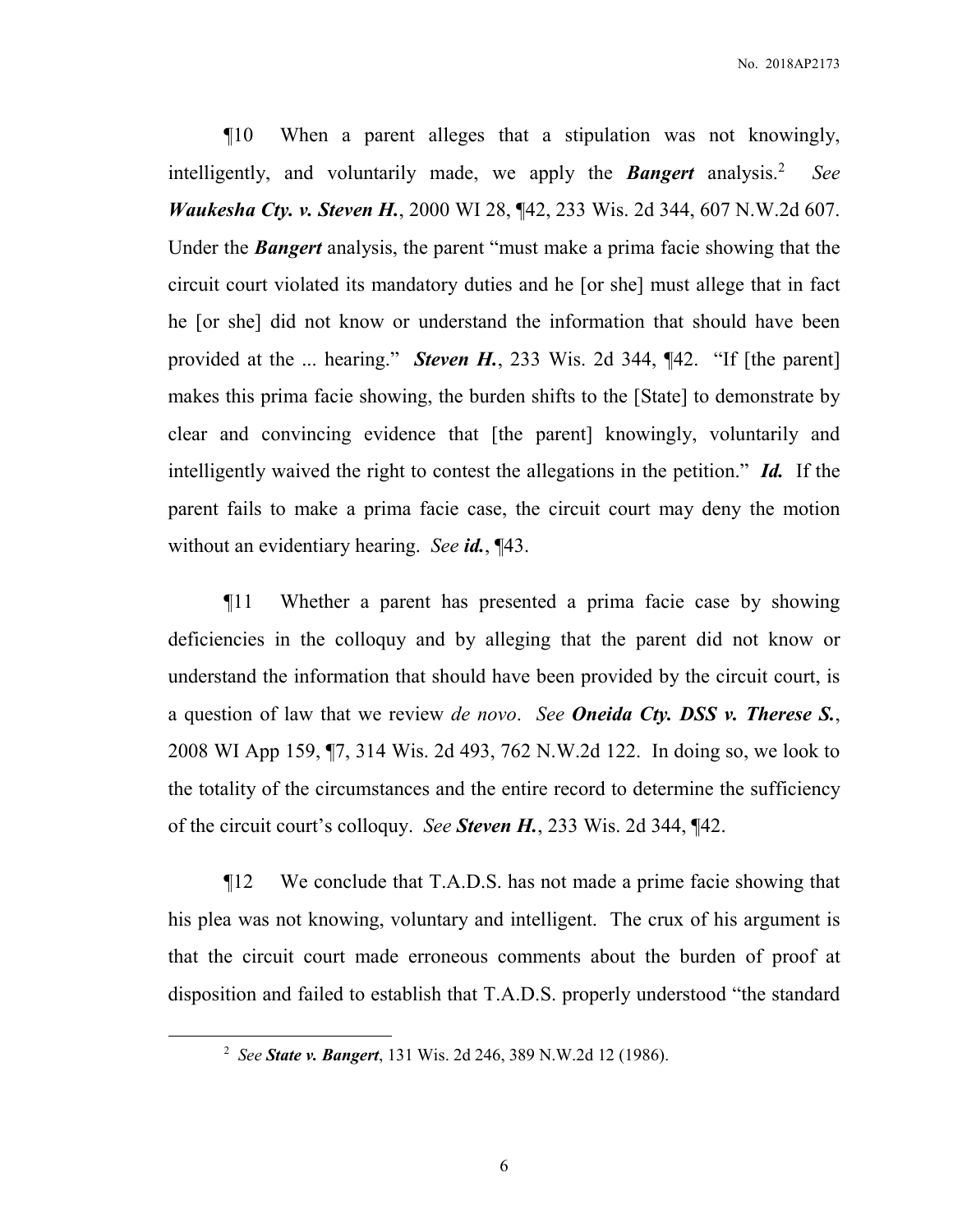that would govern the disposition hearing." This argument fails because the record establishes that T.A.D.S. entered his plea knowingly, voluntarily and intelligently. As the guardian ad litem helpfully summarized in his brief to this court, the circuit court engaged in a lengthy colloquy with T.A.D.S. in which the court: discussed T.A.D.S.'s education; discussed his ability to understand the proceedings based on his health conditions; explained the phases of termination of parental rights proceedings and T.A.D.S's rights at both phases; explained the rights T.A.D.S. would be giving up by pleading no contest; explained multiple potential dispositions; established that no promises or threats were made to elicit T.A.D.S's plea; confirmed that T.A.D.S. discussed his plea with counsel; and confirmed with counsel that T.A.D.S. understood the consequences of his plea. The court determined, based on T.A.D.S.'s level of education, communication with his counsel, and his responses to the court's questions that he was freely entering a plea of no contest. This was sufficient. *See, e.g.*, *Brown Cty. DHS v. Brenda B.*, 2011 WI 6, ¶¶43-44, 331 Wis. 2d 310, 795 N.W.2d 730 (explaining that a parent must understand that by pleading no contest, he or she is waiving the right to make the State prove unfitness by clear and convincing evidence, that the acceptance of the plea will result in a finding of unfitness, and that disposition is determined based on the child's best interests).

¶13 We also conclude that the circuit court's comments about the burden of proof at disposition are irrelevant. The court was clear that its decision at disposition would be based on what it found to be T.S.'s best interests. The court thoroughly explained T.A.D.S.'s rights at the disposition hearing, explained the potential outcomes and unequivocally stated that its primary consideration at disposition was T.S.'s best interest. *See Brenda B.*, 331 Wis. 2d 310, ¶44. The court's decision reflects that it abided by this standard.